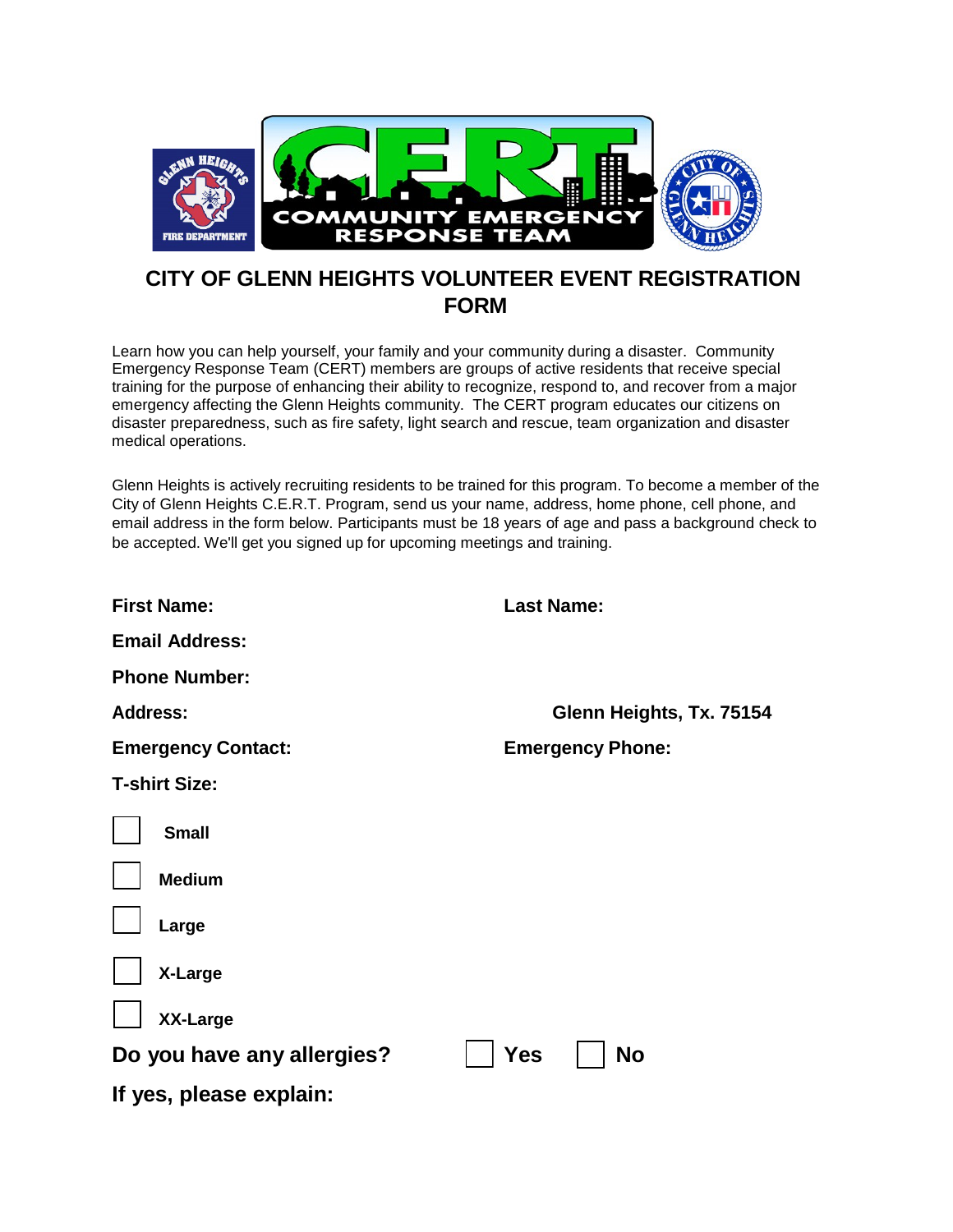## **The City of Glenn Heights Consumer Report Disclosure Form**

The City of Glenn Heights may, with your consent, obtain a consumer report (as defined by the Fair Credit Reporting Act), related to your prospective, current, or future employment. This may include procurement of an investigative consumer report (defined as a report that includes information as to your character, general reputation, personal characteristics, or mode of living).

You may request that the nature and scope of any investigative consumer report be disclosed to you. Such disclosure will be made within 5 days of our receipt of the request from you or five days after the date the investigative consumer report was first requested, whichever is later.

By signing below, you grant permission to The City of Glenn Heights or any of its affiliated or subsequent companies to obtain such report or reports at any time. You also grant permission to all parties to release information regarding your previous or current military service, employment, education, or criminal matters, including information which may be deemed negative.

|                                       | Signature |        |       | Date |
|---------------------------------------|-----------|--------|-------|------|
| <b>Identity Information</b>           |           |        |       |      |
| <b>First Name:</b>                    |           |        |       |      |
| <b>Middle Name:</b>                   |           |        |       |      |
| <b>Last Name:</b>                     |           |        |       |      |
| <b>Current Address:</b>               |           |        |       |      |
| City:                                 |           | State: |       | Zip: |
| Other Names Used (Maiden or Aliases): |           |        |       |      |
| <b>Social Security Number:</b>        |           |        |       |      |
| <b>Driver's License Number:</b>       |           | State: |       |      |
| Date of Birth:<br>Month:              | Day:      |        | Year: |      |

**Please list each city/county and state in which you have lived, worked, or attended school during the last ten (10) years. Use the back of this form if necessary to provide full disclosure.**

| City: | County: | State: |
|-------|---------|--------|
| City: | County: | State: |
| City: | County: | State: |
| City: | County: | State: |
| City: | County: | State: |